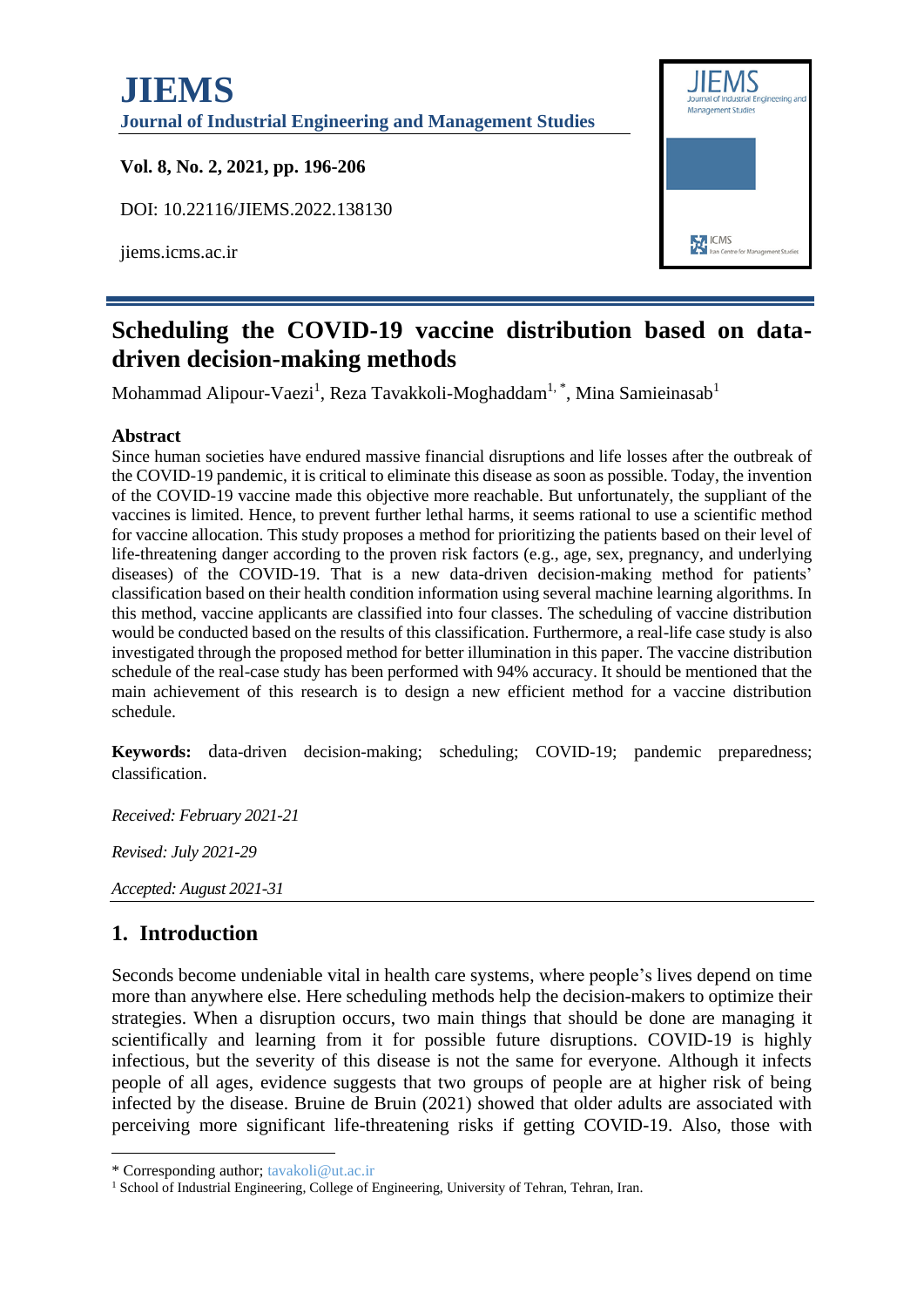underlying medical diseases (e.g., cardiovascular disease, diabetes, chronic respiratory disease, and cancer) are more vulnerable to this pandemic (Mehta et al., 2020, Muniyappa and Gubbi, 2020). Li et al. (2020) proposed comprehensive research on COVID-19 risk factors, which has to be considered, including heart disease, hyperglycemia, high-dose corticosteroid, hypertension, and high lactate dehydrogenase level. Due to the limited availability of COVID-19 vaccines in Iran, all provinces should develop allocation plans that outline a phased distribution. Therefore, people who are at a higher risk level will have faster access to the vaccines.

COVID-19 pandemic, as a disruption, touched the world in many aspects. Many researchers have proposed valuable studies for this pandemic preparedness or management. Some are mentioned in this section.

Güler and Geçici (2020) used a mixed-integer programming (MIP) model on a hospital physician's scheduling problem during COVID-19 disruption. In their survey, the hospital established a new department for treating COVID-19 patients. They embed their MIP model into a spreadsheet-based decision support system (DSS) that schedules both regular and disrupted (COVID-19) shifts. Judson et al. (2020) addressed the deployment of a self-triage and self-scheduling tool for COVID-19 patients. This tool checks the COVID-19 symptoms that were asked from the patients and categorizes the person into one of the four categories: emergent, urgent, non-urgent, and self-care. Patients in each category receive an appropriate level of healthcare services via direct scheduling or telephone hotline. Due to hospital limits in equipment and human force and reducing infection rate, Alipour-Vaezi and Tavakkoli-Moghaddam (2020) suggested using a location-allocation methodology based on multi-criteria decision-making (MCDM). The authors selected several hospitals in the city of Tehran, in which hospitals were chosen based on their qualification with the best-worst method (BWM) and the weighted aggregated sum product assessment (WASPAS) method.

Few studies referred to vaccine prioritization. Epstein et al. (2021) discussed that people with disabilities did not consider vaccine prioritization. To solve this problem, the Johns Hopkins Disability Health Research Center created the COVID-19 Vaccine Prioritization Dashboard for People with disabilities. Persad et al. (2021) studied the public perspective on COVID-19 vaccine prioritization. According to their study, most respondents agreed that health care workers should be vaccinated first, followed by medically vulnerable people and nursing home residents and staff. Some other papers have also studied the allocation of limited COVID-19 vaccine supply in different countries (Shim, 2021; Persad et al., 2020).

Data mining techniques have been used by many researchers in the COVID-19 pandemic preparedness and management field. Baralić et al. (2020) applied data mining techniques to assess the drug safety combination used for the COVID-19 treatment. With the help of the topological weighted centroid (TWC) algorithm, Buscema et al. (2020) tracked the COVID-19 data in Italy and gave insights on the geographical trend expansion of the epidemic. Sui et al. (2020) studied the changes in carbon emission patterns affected by the buses on the post-COVID-19 using data mining techniques. Harshavardhan et al. (2020) used generative adversarial networks (GAN) to diagnose COVID-19 patients based on medical images (e.g., X-Ray and CT Scan). Ren et al. (2020) used a data mining method to investigate the effectiveness of Chinese traditional medicines and treatments for COVID-19.

Due to the priceless studies conducted so far on the COVID-19 preparedness and management, today at the brink of the COVID-19 pandemic elimination, with the hopeful news of inventing the COVID-19 vaccine, an optimized model for vaccine distribution is necessary. The main features of this study are listed below:

• Proposing a data-driven decision-making method for scheduling the vaccine distribution. According to this method, people get classified and prioritized based on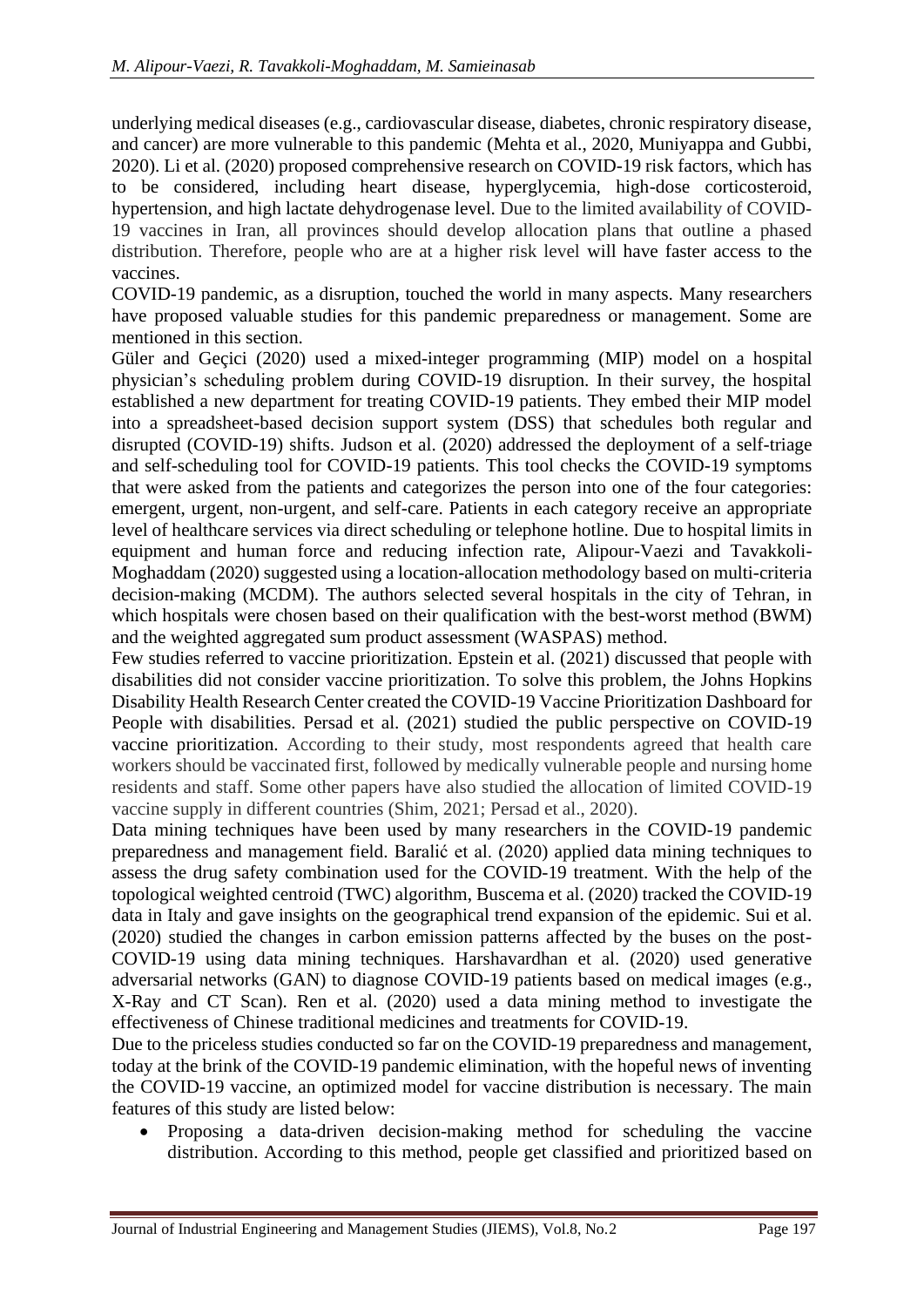their health information and the proven risk factors of the COVID-19. The vaccination scheduling process would take place based on this priority.

- Examining several data mining classifiers algorithms to select the most effective algorithm to deploy.
- Providing two real-life data sets. One for model fitting (train and test) and one as a case study to investigate the proposed model's application.

• Determining the benefit of this method over some other traditional scheduling methods. The rest of this paper organizes as follows. In Section 2, the problem considered in this paper is solved. Section 3 is dedicated to the proposed method and describes used machine learning algorithms briefly. Section 4 gives models' experiments and selects the best model based on their accuracy, precision, recall, and F1-score. For a better understanding of the proposed method, Section 5 investigates a real-life case study. A comprehensive discussion is addressed in Section 6. Also, this section provides some valuable managerial insights. Final this paper reaches its end with an illuminating conclusion in Section 7.

## **2. Problem description**

As mentioned before, the risk level of COVID-19 is not the same for everyone. For instance, it may become a more pernicious disease for people with underlying diseases. Also, other features (e.g., sexuality, age, and pregnancy) may cause higher or lower risk. There are several developing and testing candidates for the COVID-19 vaccine to immunize people against this pandemic virus. For the distribution of these vaccines, we need an optimized scheduling program that considers the risk factors of this pandemic and the hazard level of the disease on each person. In other words, to save more lives, it sounds reasonable to prioritize people based on their risk level for COVID-19.

Since there is a limited amount of vaccine, people, who want to receive it, should sign in their names and wait. Usually, the vaccine will be given to the ones who have enrolled earlier; however, the applicant's age is important in some cases. As the health condition of the applicant will not be considered most of the time, we find this method insufficient.

To address the mentioned problem, this paper proposes a data-driven decision-making method using various data mining techniques to classify and prioritize vaccine applicants. This method also benefits from experts' opinions in the preprocessing stage to enrich its accuracy. To stabilize the proposed methodology, this paper assumes that there is only one proofed vaccine ready for distribution. In other words, we exclude vaccine selection, which can be a good suggestion for future studies.

In this research, we assume that the vaccine applicants report their health condition data to the vaccine distribution center. After the data collection process, the decision-makers schedule the vaccination.

# **3. Methodology**

### **3.1. Data collection**

The data set used in this paper is collected from the "Sherkat Naft" Hospital in Tehran. Our study automated the manual COVID-19 cases' files of this hospital for the first time and presented the required information into a newly developed dataset. It has 1117 instances and four classes: low risk, medium risk, high risk, and very high risk. High-risk patients are those people, who are urgent for receiving the vaccine and very high-risk patients are emergent for vaccination, and for these people, COVID-19 can cause death. We remove 23 cases with missing values, and 1094 cases remained in the dataset. The developed dataset captures the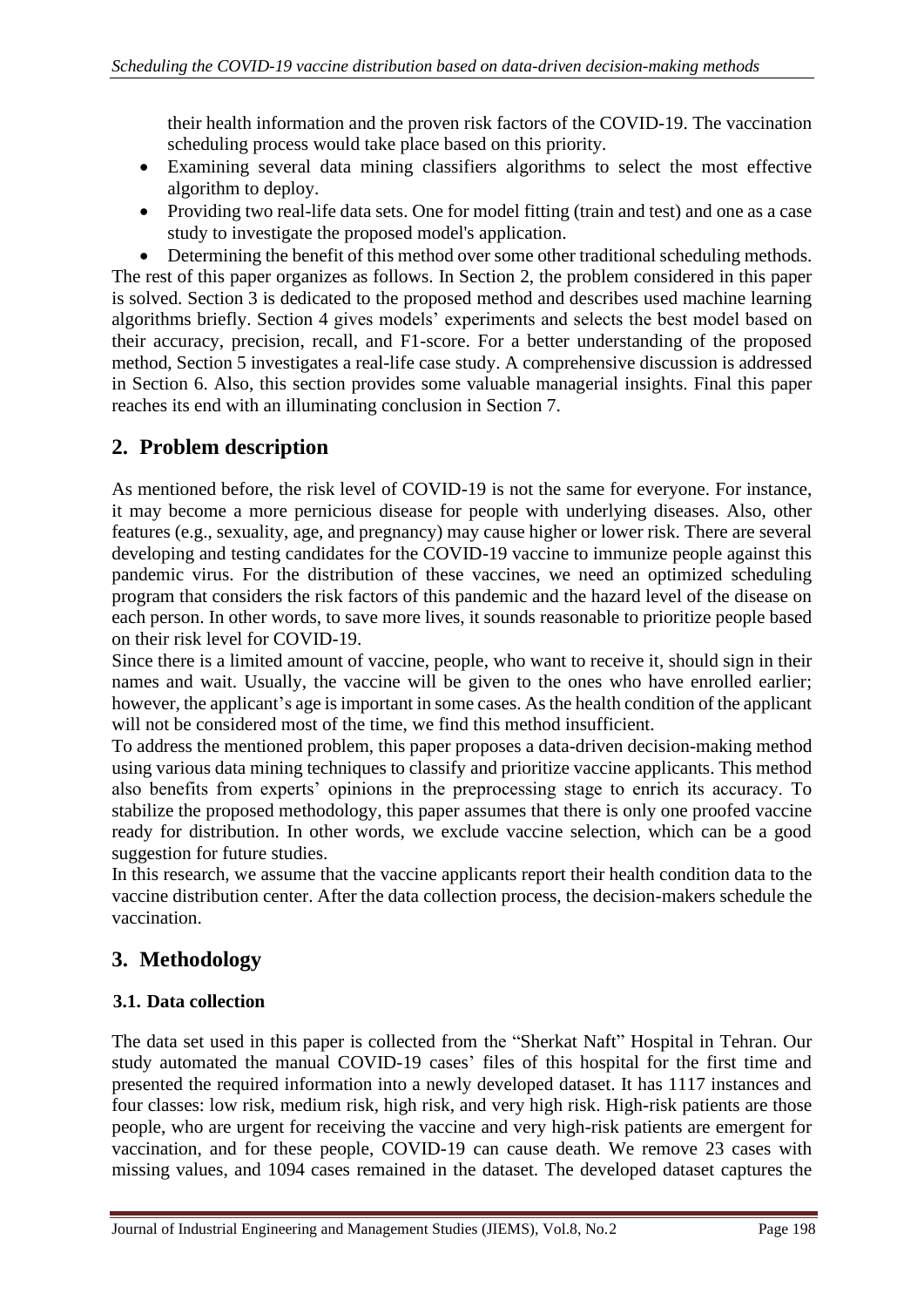essential attributes of the virus's mortality rate based on expert opinions. More than 20 features are used to specify the main characteristics of patients selected from the manual records, and nine attributes of the overall attributes are extracted to be used in the prediction model based on combining some features and making new ones (see Table 1). We also use the One Hot Encoding to convert each underlying disease into a new column and assign a 1 or 0 value to the column.

| <b>Attribute</b>          | <b>Type</b> |  |  |  |  |
|---------------------------|-------------|--|--|--|--|
| ID                        | Numerical   |  |  |  |  |
| Age                       | Numerical   |  |  |  |  |
| Pregnancy status          | Boolean     |  |  |  |  |
| <b>Blood</b> pressure     | Boolean     |  |  |  |  |
| Heart disease             | Boolean     |  |  |  |  |
| Kidney disease            | Boolean     |  |  |  |  |
| Diabetes                  | Boolean     |  |  |  |  |
| Liver disease             | Boolean     |  |  |  |  |
| Lung disease              | Boolean     |  |  |  |  |
| Immune Deficiency disease | Boolean     |  |  |  |  |
| Risk factor               | categorical |  |  |  |  |

### **3.2. Classification algorithms**

Experts labeled the data set based on patients' priority in accessing the vaccine in our proposed work. In this paper, we used several machine-learning algorithms, including support vector machine (SVM), logistic regression, decision tree, bagging (bagged decision trees and extra trees), boosting (Gradient Boost, XgBoost, and CatBoost), and voting. In the voting algorithm, XgBoost, SVM, Gradient Boost, and extra trees classifier are used with the same weight. Then, the most effective algorithm is selected based on metrics described in Section 3.3. The concept of these methods is defined below.

### **3.2.1. Support Vector Machine**

A support vector machine [\(SVM\)](https://www.baeldung.com/cs/ml-support-vector-machines) is a supervised machine learning algorithm that uses in classification problems. It finds the best line to separate the possible outputs and can move data into a new space according to their predefined categories to be sorted and categorized linearly (or by hyperplane). Then, by finding the support vectors (or support planes in multidimensional space), the algorithm tries to find the linear equation that creates more distance between the two categories (Wang, 2005).

### **3.2.2. Bagging**

The bagging approach is an ensemble method for improving weak learners by training the based classifiers in parallel. In bagging, a subset of the main data set is given to each of the classifiers. Each classifier views a portion of the data set and must build its model based on that portion of the data that is provided to it. The individual classifiers are combined with a majority vote in their decisions. The class selected by the largest number of classifiers is the ensemble's final decision (Schapire, 1990). Bagged decision trees, random forest, and extra trees are among the most common bagging algorithms that are also used in this study. Extra trees (extremely randomized trees) perform very well in accuracy and recall in most classification problems. It is a tree-based ensemble method that builds completely randomized trees and uses the whole learning sample to grow the trees (Geurts et al., 2006).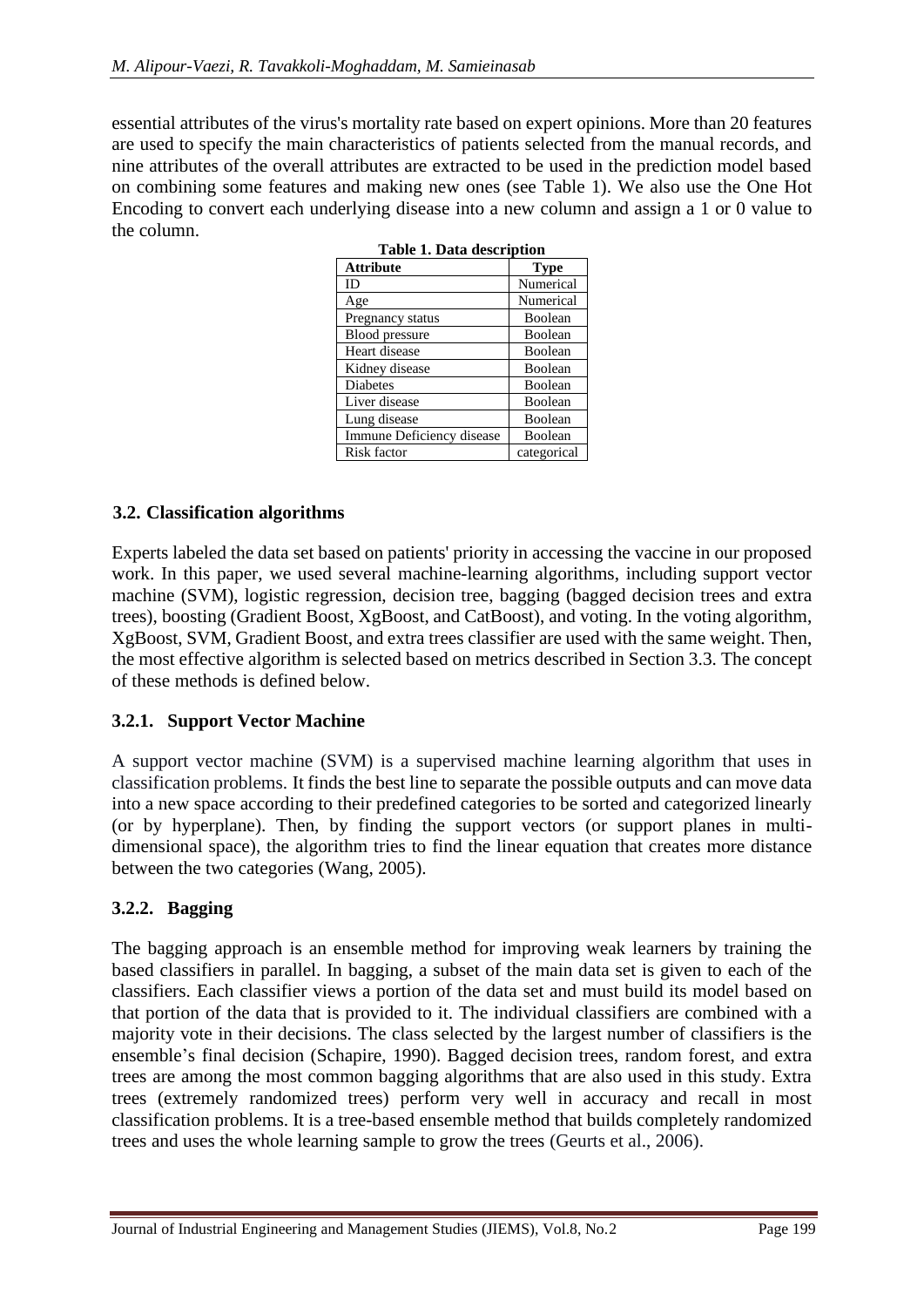### **3.2.3. Boosting**

Boosting is an ensemble model that generates multiple models for prediction. Schapire (1990) first used the boosting algorithm, proving that a weak classifier can become a strong classifier when placed in the probably approximately correct (PAC) format. In this method, the bias is reduced alongside the variance. This algorithm uses the entire data set to train each classifier, but it focuses more on the hard data to classify it correctly after each training session. This repetitive method is training with a greater focus on samples that have not previously been properly classified. Some of the most common boosting algorithms used in this study are Gradient Boosting, XGboost, and CatBoost. XGBoost and Gradient Boosting Machines (GBMs) are both ensemble tree-based methods that apply the principle of gradient descent. However, XGBoost has more parameters to be optimized and may enhance the prediction in this way (Friedman, 2001). CatBoost is a new gradient boosting approach with algorithmic advances in implementing ordered boosting and an innovative algorithm for processing categorical features (Prokhorenkova et al., 2017).

### **3.3. Metrics for Evaluation performance**

In this section, metrics used to describe the performance of different ensemble algorithms with selected features are introduced. In all of these metrics, four parameters play a vital role, including true positives (TP), true negatives (TN), false positives (FP), and false negatives (FN). The TP and TN refer to correctly labeled positives and negatives by the algorithm, respectively. Also, the FP and FN are the counts of mislabeled samples.

$$
Accuracy = \frac{TP + TN}{TP + FP + FN + TN}
$$
 (1)

Eq. (1) represents the Accuracy score, which is equal to the summation of true positives and true negatives divided into all true or false positives or negatives.

$$
Recall = \frac{TP}{TP + FN}
$$
 (2)

Eq. (2) calculates the Recall score that represents the model's ability to correctly predict the positives out of actual positives.

$$
Precision = \frac{TP}{TP + FP}
$$
 (3)

Eq. (3) is proposed to address the Precision score that represents the model's ability to correctly predict the positives out of all the positive predictions it made.

$$
F1 score = 2 * \frac{precision * Recall}{precision + Recall}
$$
 (4)

Eq. (4) provides the F1-score. This is a useful measure of the model in situations, in which both precision and recall are important.

It has to be mentioned that using an accuracy score as a defining metric for a model is necessary. However, it is always advisable to use Precision and Recall too. There might be other situations where the accuracy score is very high; however, the Precision or Recall score is low. Ideally, it is more favorable to avoid situations where the patient is at high risk for the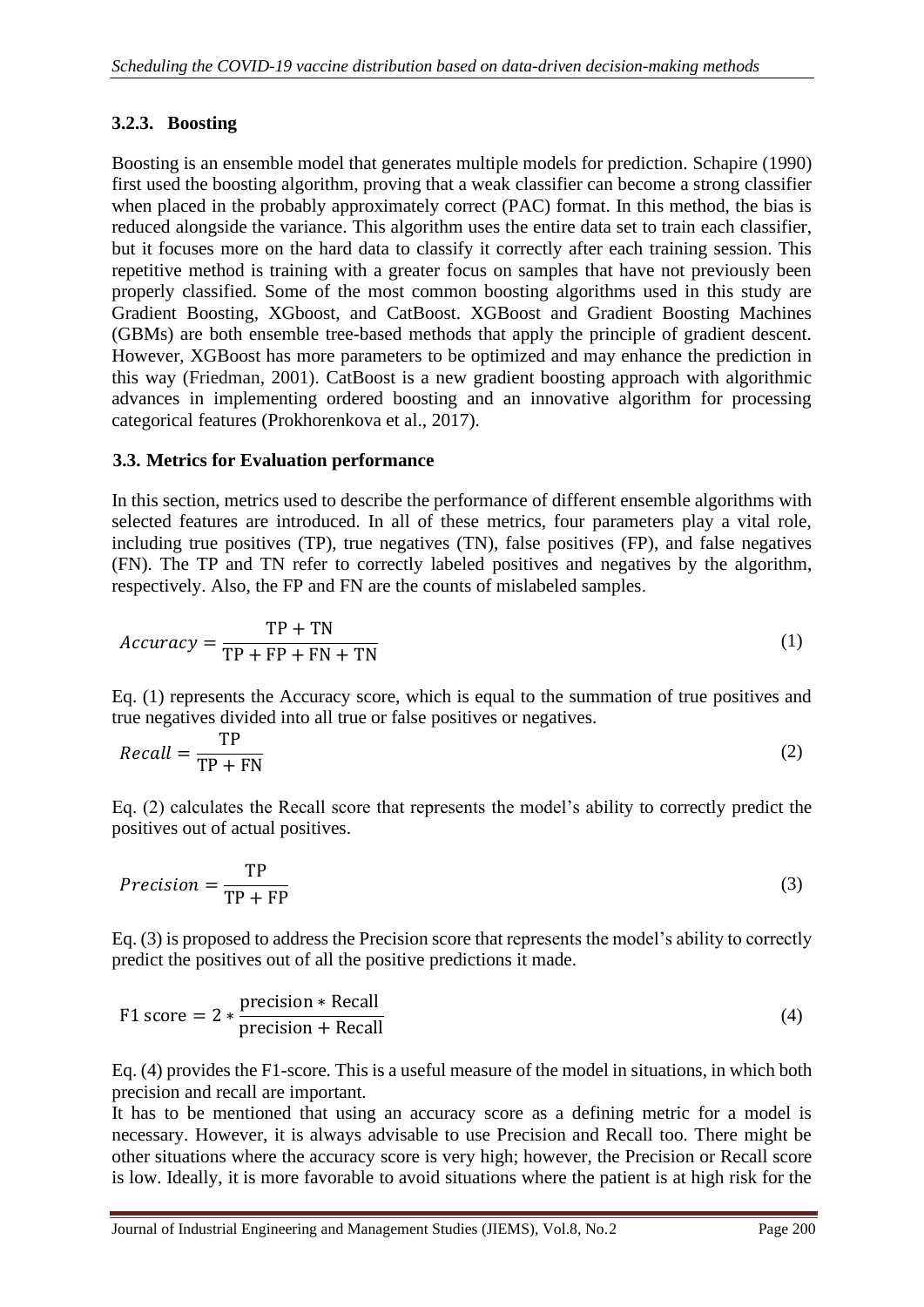virus. Still, our model classifies it as not having the priority for the vaccine. So, recall is as critical as accuracy in our case.

The main advantage of using this method is to consider the COVID-19's risk factors. It leads the distribution schedule more reliable since it is based on the hazard level of vaccine applicants. The more accurate, we become in determining the applicants' hazard level, the more efficient the vaccine distribution schedule will be, and therefore, the fewer lives will be lost.

# **4. Experiments**

The experiment is done using an Asus Corei7 Laptop with 2.50 GHz and 8 GB RAM to solve test problems and the open-source Python programming language, which is one of the most popular programming languages widely used in data mining and machine learning.

Table 2 lists the numerical results of applying classification algorithms. As mentioned before, in this study, both the Precision and the Recall scores are equally important. However, the recall of high-risk and very high-risk classes is more important because it is critical in this study to identify high and very high-risk patients to the virus more accurately. In this table, Precision, Recall, and F1-score are calculated based on their averages on all four classes. According to this table, both Voting and Bagged Decision Trees methods simultaneously perform better on accuracy than other ensemble methods. However, when it comes to the recall score for "highrisk" and "very high-risk" classes, Extra Trees performs better. As the Accuracy scores are close to each other, Extra Trees is chosen as the best prediction algorithm.

Table 3 shows the algorithm's Recall for each class. As discussed before, detecting 'high-risk' and 'very high-risk' patients to the COVID-19 virus is critical, and it should be paid special attention. The Extra Trees algorithm has a higher recall for these two classes alongside high accuracy.

Confusion Metrix for all algorithms used in this study is given in Figure 1. The Confusion Matrix (CM) is also determined to more clearly understand the performance of each algorithm. The performance is more accurate when the elements other than the diagonal elements are zero or near to negligible values in the CM. Classes 0 to 3 belong to low-risk, medium-risk, highrisk, and very high-risk patients.

| <b>Classification algorithms</b> | <b>Precision</b> | Recall | <b>F1Score</b> | <b>Accuracy</b> |
|----------------------------------|------------------|--------|----------------|-----------------|
| Decision Tree                    | 0.81             | 0.80   | 0.81           | 0.90            |
| <b>SVM</b>                       | 0.90             | 0.89   | 0.90           | 0.94            |
| Random Forest                    | 0.90             | 0.86   | 0.88           | 0.94            |
| CatBoost                         | 0.91             | 0.88   | 0.90           | 0.94            |
| Logistic Regression              | 0.89             | 0.78   | 0.82           | 0.92            |
| <b>Bagged Decision Tree</b>      | 0.90             | 0.90   | 0.90           | 0.95            |
| <b>Gradient Boosting</b>         | 0.90             | 0.89   | 0.90           | 0.95            |
| XgBoost                          | 0.90             | 0.86   | 0.88           | 0.94            |
| <b>Voting Ensemble</b>           | 0.90             | 0.90   | 0.90           | 0.95            |
| <b>Extra Trees</b>               | 0.83             | 0.91   | 0.86           | 0.94            |

**Table 2. Performances evaluation metrics for classification algorithms**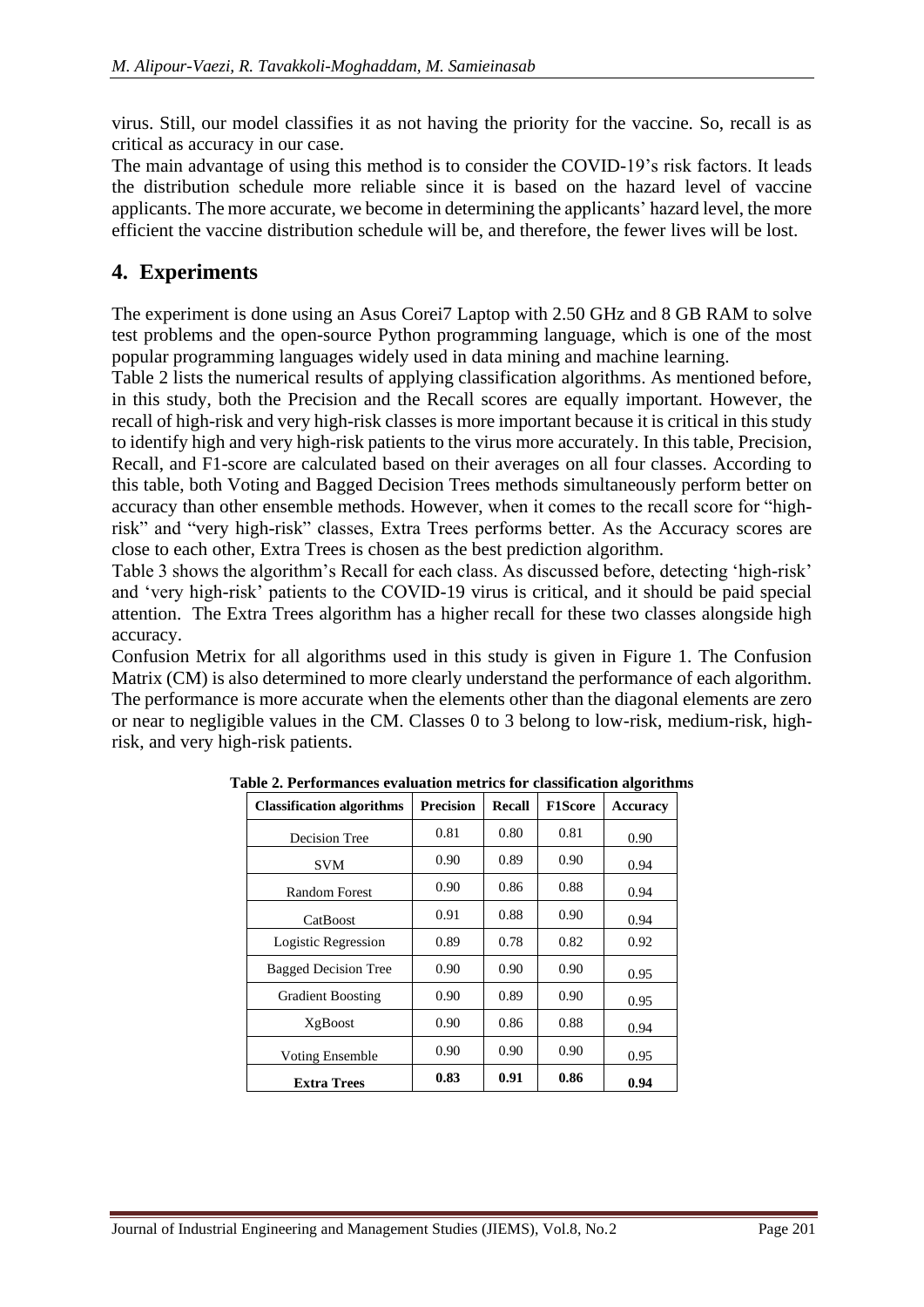| <b>Classification algorithms</b> | Low-risk | Medium-risk | <b>High-risk</b> | Very high-risk |
|----------------------------------|----------|-------------|------------------|----------------|
| Decision Tree                    | 0.60     | 0.94        | 0.94             | 0.75           |
| <b>SVM</b>                       | 0.76     | 0.98        | 0.94             | 0.87           |
| <b>Random Forest</b>             | 0.76     | 0.98        | 0.96             | 0.75           |
| CatBoost                         | 0.70     | 0.98        | 0.96             | 0.87           |
| Logistic Regression              | 0.52     | 1           | 0.92             | 0.69           |
| <b>Bagged Decision Tree</b>      | 0.70     | 0.98        | 0.96             | 0.93           |
| <b>Gradient Boosting</b>         | 0.70     | 0.98        | 0.94             | 0.94           |
| XgBoost                          | 0.70     | 0.98        | 0.96             | 0.81           |
| <b>Voting Ensemble</b>           | 0.70     | 0.98        | 0.94             | 0.94           |
| <b>Extra Trees</b>               | 0.77     | 0.94        | 0.96             | 1              |

**Table 3. Recall metric for different classes**

According to Figure 1, it can be interpreted that Extra Trees can predict 50 patients from the high-risk group, correctly and just one high-risk patient predicted as very high-risk. The Extra Trees algorithm also predicts all of the 16 patients from very high risk correctly. Based on these results, this algorithm is very beneficial in this problem.

Comparison between different algorithms' accuracies both in the training and testing part is depicted in Figure 2. There is no significant difference in both the testing and training parts, so it is inferred that overfitting does not happen in this study.



**Figure 1. Confusion matrix**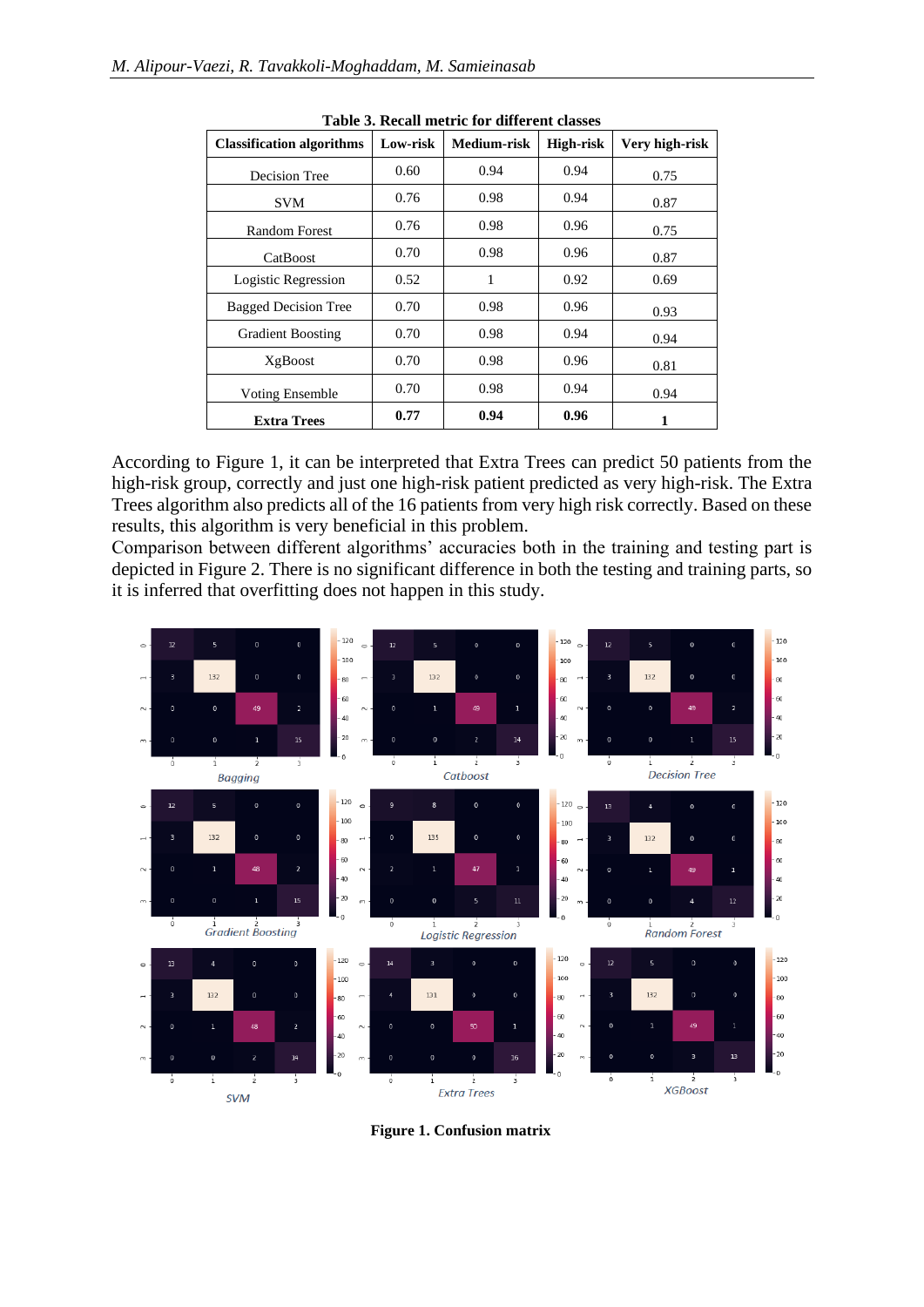

## **5. Case study**

In Section 4, we have already ratified the performance of the proposed method. For better illumination of the proposed method, this section proposes a real-life case study, which represents a daily fraction of people, who are intended to receive the COVID-19 vaccine from Javad-al-Aemeh hospital in Bojnord in Iran. This case includes 27 patients. Medical information of these patients is extracted and relevant attributes to the risk factor of getting the severe coronavirus are chosen.

Numerical data are converted to binary attributes based on the expert's opinion. In this study, we assume that there are only 20 vaccines per hour in this hospital for injection, and these 27 patients have registered to receive the vaccine as their names are on the dataset.

In this case, we implement the Extra Trees classifier and labeled these 27 patients in four classes, including low-risk, medium-risk, high-risk, and very high-risk, which are represented by distinctive numbers from 0 to 3, respectively. The classification is based on patients' risk level to the virus. The results of the proposed method on this data set are given in figure 3. We have 12 high-risk and very high-risk patients, who should be vaccinated as soon as possible. In the next priority, moderate-risk patients will be vaccinated.

A vaccine supply is limited and logistical challenges in vaccine delivery persist, prioritizing vaccines based on the suggested method, offers a means of ensuring that vaccines reach those most at risk of getting a severe version of the COVID-19 virus.

Without this prediction framework, the decision-maker may use different dispatching rules for sequencing patients. For example, by using the first-come-first-served (FCFS) dispatching rule, patients 0 to 19 should first be vaccinated, and patients 20 to 26 should then be vaccinated due to the limitation. In this approach, the vaccination of four people in emergencies, who have a higher priority for vaccination will be deferred to the next time.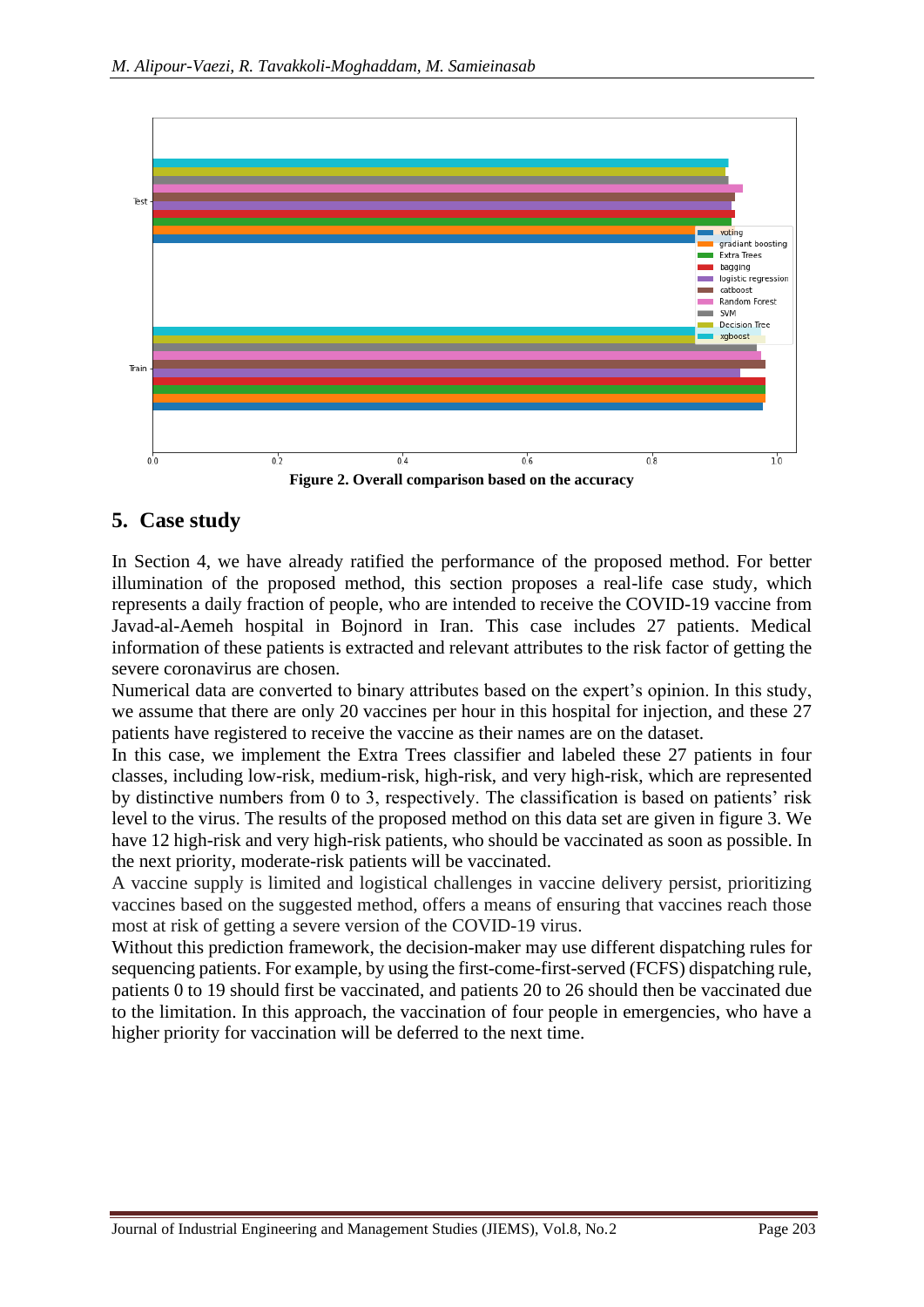|              | label          | Age |              |              |              |              |              |                |              | Pregnancy status Blood pressure Heart disease Kidney disease Diabetes Liver disease Lung disease Immune Deficiency disease |
|--------------|----------------|-----|--------------|--------------|--------------|--------------|--------------|----------------|--------------|----------------------------------------------------------------------------------------------------------------------------|
| $\mathbf{0}$ | $\mathbf{1}$   | 34  | $\mathbf{1}$ | $\mathbf 0$  | $\mathbf 0$  | $\mathbf{0}$ | $\mathbf 0$  | $\mathbf{0}$   | 0            | $\mathbf 0$                                                                                                                |
| 1            | 1              | 64  | $\mathbf 0$  | $\mathbf{0}$ | $\mathbf 0$  | $\mathbf 0$  | $\mathbf 0$  | $\mathbf{O}$   | 0            | $\mathbf 0$                                                                                                                |
| 2            | $\mathbf{1}$   | 44  | $\mathbf{0}$ | $\mathbf{0}$ | $\mathbf 0$  | $\mathbf 0$  | $\mathbf{0}$ | $\mathbf{O}$   | $\mathbf 0$  | $\mathbf 0$                                                                                                                |
| 3            | $\overline{2}$ | 29  | 0            | 0            | $\mathbf 0$  | $\mathbf 0$  | $\bf{0}$     | 0              | 0            | 1                                                                                                                          |
| 4            | 1              | 58  | $\mathbf{0}$ | $\mathbf 0$  | $\mathbf 0$  | $\mathbf 0$  | $\mathbf 0$  | 0              | $\mathbf 0$  | $\mathbf{0}$                                                                                                               |
| 5            | $\overline{2}$ | 56  | $\mathbf 0$  | $\mathbf 0$  | 0            | $\mathbf{1}$ | $\mathbf{0}$ | $\mathbf{O}$   | $\mathbf 0$  | 0                                                                                                                          |
| 6            | $\overline{2}$ | 48  | $\mathbf{O}$ | $\mathbf{0}$ | $\mathbf 0$  | $\mathbf 0$  | $\mathbf{1}$ | $\overline{0}$ | $\mathbf 0$  | 1.                                                                                                                         |
| $\mathbf{7}$ | $\mathbf 0$    | 23  | $\mathbf 0$  | $\Omega$     | $\mathbf 0$  | $\mathbf 0$  | $\mathbf 0$  | $\mathbf{O}$   | 0            | $\mathbf 0$                                                                                                                |
| 8            | $\overline{2}$ | 26  | 0            | 0            | 1            | $\mathbf 0$  | $\mathbf 0$  | 0              | 0            | 0                                                                                                                          |
| 9            | $\overline{2}$ | 21  | 1            | 1            | $\pmb{0}$    | $\mathbf 0$  | $\mathbf{1}$ | 0              | 0            | $\bf{0}$                                                                                                                   |
| 10           | 3              | 48  | $\mathbf{O}$ | $\mathbf{1}$ | $\mathbf{1}$ | $\mathbf{0}$ | $\mathbf{1}$ | $\mathbf{0}$   | $\mathbf{0}$ | $\mathbf{0}$                                                                                                               |
| 11           | $\mathbf 0$    | 26  | $\mathbf 0$  | $\mathbf 0$  | 0            | 0            | $\mathbf{0}$ | $\mathbf{O}$   | $\mathbf 0$  | 0                                                                                                                          |
| 12           | 3              | 58  | $\mathbf{0}$ | $\mathbf{1}$ | $\mathbf 0$  | $\mathbf 0$  | $\mathbf{1}$ | $\mathbf 0$    | $\mathbf 0$  | 1.                                                                                                                         |
| 13           | $\mathbf{1}$   | 45  | 0            | 0            | $\mathbf 0$  | $\mathbf 0$  | $\pmb{0}$    | 0              | 0            | 0                                                                                                                          |
| 14           | $\overline{2}$ | 87  | $\mathbf 0$  | 1.           | 1            | $\mathbf 0$  | $\mathbf 0$  | 0              | 0            | 0                                                                                                                          |
| 15           | $\mathbf{1}$   | 59  | 0            | 0            | $\mathbf 0$  | $\bf{0}$     | $\mathbf{0}$ | $\mathbf 0$    | 0            | $\bf{0}$                                                                                                                   |
| 16           | $\mathbf{1}$   | 69  | $\mathbf{O}$ | $\mathbf{0}$ | $\mathbf 0$  | $\mathbf 0$  | $\mathbf 0$  | $\mathbf{0}$   | 0            | $\mathbf{0}$                                                                                                               |
| 17           | $\mathbf 0$    | 30  | 0            | $\mathbf 0$  | 0            | $\mathbf 0$  | $\mathbf 0$  | 0              | 0            | 0                                                                                                                          |
| 18           | $\mathbf{1}$   | 73  | $\mathbf{0}$ | $\mathbf 0$  | $\mathbf 0$  | $\mathbf 0$  | $\mathbf 0$  | $\mathbf{0}$   | $\mathbf 0$  | 0                                                                                                                          |
| 19           | 1              | 54  | 0            | 0            | 0            | $\mathbf 0$  | $\mathbf 0$  | 0              | 0            | 0                                                                                                                          |
| 20           | $\mathbf{1}$   | 81  | $\mathbf 0$  | $\mathbf{0}$ | $\mathbf 0$  | $\mathbf{0}$ | $\mathbf{0}$ | $\mathbf{0}$   | 0            | 0                                                                                                                          |
| 21           | $\mathbf{1}$   | 66  | 0            | 1            | 0            | $\bf{0}$     | $\mathbf 0$  | 0              | 0            | 0                                                                                                                          |
| 22           | $\mathbf{1}$   | 73  | 0            | 0            | $\mathbf 0$  | $\mathbf 0$  | $\mathbf 0$  | 1              | $\mathbf 0$  | $\mathbf 0$                                                                                                                |
| 23           | 3              | 50  | 0            | 0            | 1            | $\mathbf 0$  | $\mathbf{1}$ | 0              | 0            | 0                                                                                                                          |
| 24           | $\overline{2}$ | 71  | $\mathbf 0$  | $\mathbf{1}$ | 1            | $\mathbf 0$  | $\mathbf 0$  | $\mathbf{0}$   | $\mathbf{O}$ | $\mathbf 0$                                                                                                                |
| 25           | $\overline{2}$ | 33  | 1            | 0            | $\mathbf 0$  | $\mathbf 0$  | $\mathbf 0$  | $\mathbf 0$    | 1            | 0                                                                                                                          |
| 26           | $\overline{2}$ | 52  | $\mathbf 0$  | $\mathbf{0}$ | $\mathbf{0}$ | $\mathbf{0}$ | $\mathbf{0}$ | $\mathbf{0}$   | 1            | $\mathbf{0}$                                                                                                               |

**Figure 3. Result information of the case study** 

## **6. Discussion and managerial insights**

An effective prioritization scheme to allocate the vaccines to the most needed population will be critical if the vaccination program is to succeed. Therefore, quick and accurate planning for vaccine injection in health centers is vital. Based on our findings, the Extra Trees classifier could be a practical ensemble algorithm for classification accuracy and recall. Also, this algorithm is much faster than other Tree-based algorithms because of selecting the split points randomly. So, it can be beneficial for large medical datasets. It can be inferred that applying this data-driven method can save the lives of people who are at risk of severe coronavirus and death by properly and quickly prioritizing people. In this method, upon arrival of a new entry into the system, one can decide on their priority and vaccinate them as soon as possible if they have a high priority. This method is a dynamic approach that is superior to many sequencing algorithms in this point of view.

According to the above discussion, here several points are mentioned as managerial insights. First, the comprehensive patient records information in different hospitals should be aggregated in an integrated system. Then, patients should be prioritized based on the method presented in this study. The number of hospitals with vaccines and nurses in each hospital should be calculated. Finally, patients will be allocated to these centers based on the calculated priority.

# **7. Conclusion**

Human societies are on the brink of the elimination of the COVID-19 pandemic benefitting from several vaccines. Since the supplement of these vaccines are limited and there is a massive influx of vaccine applicants, it seems more reasonable to allocate available vaccines to people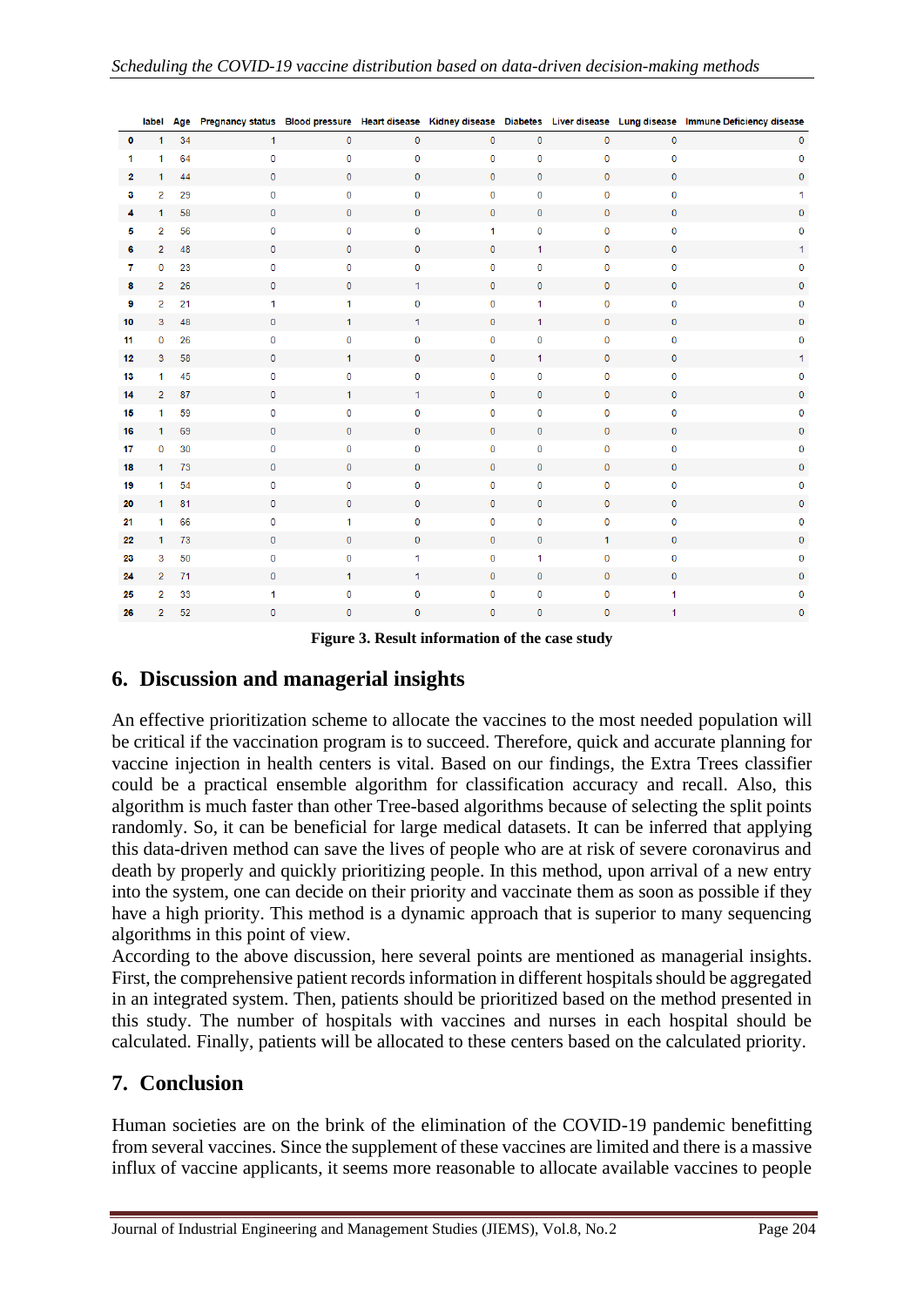with greater mortality risk. This paper proposed a new methodology that prioritized vaccine applicants based on their health conditions. Several machine learning algorithms have been applied to determine the risk level of vaccine applicants based on the proven risk factors of the COVID-19. Applied machine learning algorithms include decision tree, support vector machine, random forest, CatBoost, logistic regression, Extra trees, gradient boosting, XgBoost, voting ensemble, and bagged decision tree. The most efficient algorithm was selected based on four evaluating metrics: Accuracy, Precision, Recall, and F1-score. A real-life case study was proposed, which was investigated by the proposed method for better understanding.

There were some limitations in this study that can be the subject of future studies. The proposed model can be developed with more attributes, such as taking drugs. Moreover, some attributes (like blood pressure) are Boolean in this data set; however, it can be numerical for a more accurate prediction. As can be seen from experiments in Section 4, all of the considered algorithms are seen to generate acceptable classification performance rates. So, all algorithms may prove valuable and appropriate approaches for dealing with the prediction problem in prioritizing the patients for receiving the vaccine. However, we select the Extra Trees classifier, which provides 93% accuracy and 91% recall. If the prediction accuracy is low, we suggest using parameter tuning methods, such as Bayesian Optimization or meta-heuristic algorithm including grasshopper optimization algorithm (GOA). In a case with a high number of attributes, feature selection will be crucial to choose the most relevant attributes among all.

# **Acknowledgments**

This research could not be conducted without the considerable endeavors of Dr. Leila Alipour-Vaezi from the Emergency Department of the Javad Al Aeme Hospital in Bojnord and the Sherkat Naft Hospital in Tehran, Iran.

## **References**

Alipour-Vaezi, M., and Tavakkoli-Moghaddam, R., (2020). "A New Methodology For Covid-19 Preparedness Centers Based On A Location-Allocation Platform", *Journal of Industrial and Systems Engineering,* Vol. 13, pp. 35-41.

Baralić, K., Jorgovanović, D., Živančević, K., Miljaković, E. A., Antonijević, B., Djordjevic, A. B., Ćurčić, M., and Đukić-Ćosić, D., (2020). "Safety assessment of drug combinations used in covid-19 treatment: in silico toxicogenomic data-mining approach", *Toxicology and Applied Pharmacology,* Vol. 406, pp. 115237.

Bruine De Bruin, W., (2021). "Age differences in covid-19 risk perceptions and mental health: evidence from a national us survey conducted in March 2020", *The Journals of Gerontology: Series B,* Vol. 76**,** E24-E29.

Buscema, P.M., Della Torre, F., Breda, M., Massini, G., and Grossi, E., (2020). "Covid-19 In Italy and extreme data mining", *Physica A: Statistical Mechanics and Its Applications,* Vol. 557, pp. 124991.

Epstein, S., Ayers, K., and Swenor, B.K., (2021). "Covid-19 vaccine prioritisation for people with disabilities", *The Lancet Public Health,* Vol. 6**,** E361.

Friedman, J.H., (2001). "Greedy function approximation: A gradient boosting machine. *Annals of Statistics***,** pp. 1189-1232.

Geurts, P., Ernst, D., and Wehenkel, L., (2006). "Extremely randomized trees", *Machine Learning,* Vol. 63, pp. 3-42.

Güler, M.G., and Geçici, E., (2020). "A decision support system for scheduling the shifts of physicians during Covid-19 pandemic", *Computers & Industrial Engineering,* Vol. 150**,** 106874.